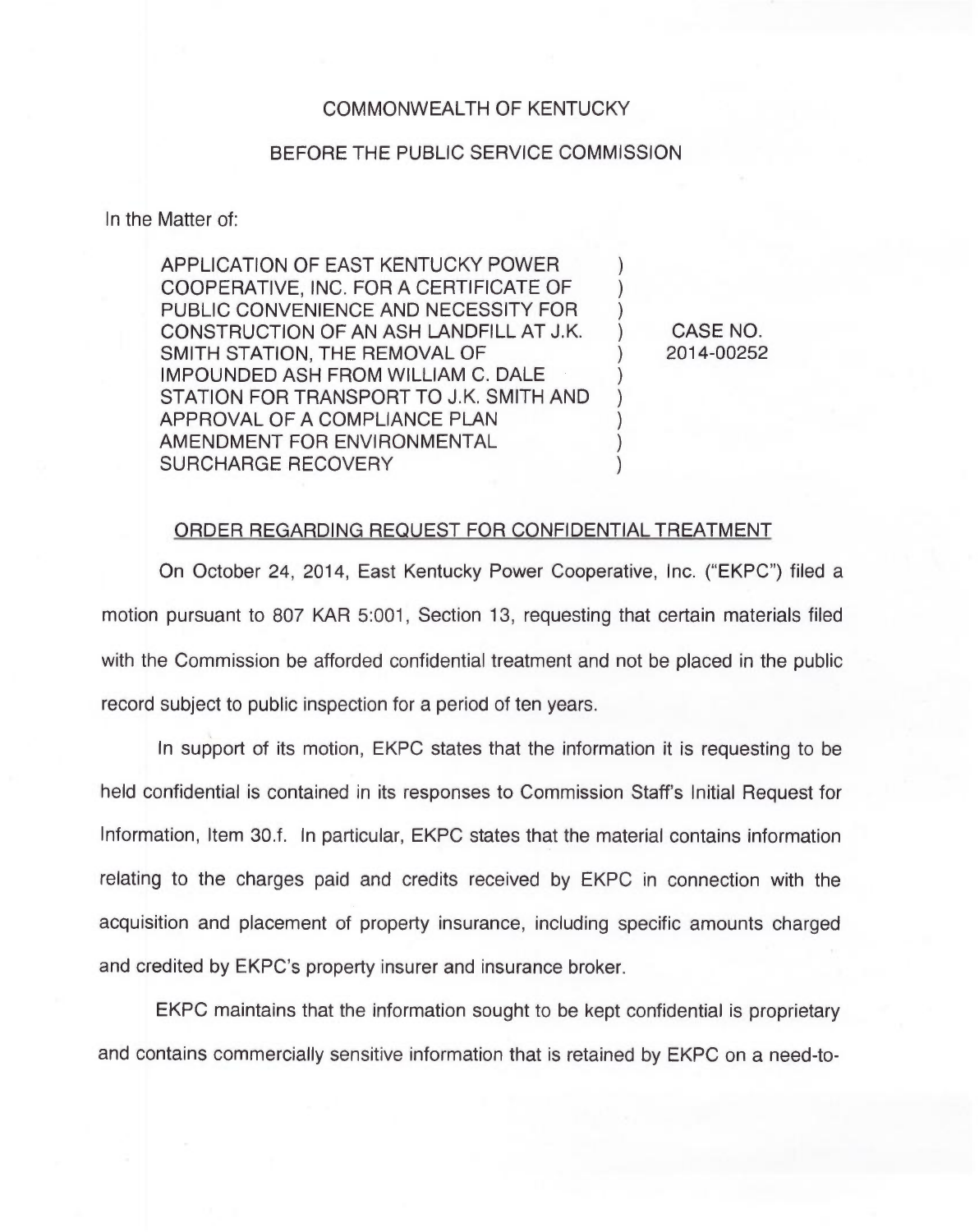know basis and is not publicly available. EKPC further states that disclosure of the subject information would give potential insurance providers and insurance brokers a commercial advantage in negotiations with EKPC, which, in turn, would result in higher premiums to the detriment of EKPC's members.

Having carefully considered the petition and the materials at issue, the Commission finds that:

 $1.$ The materials for which EKPC seeks confidential treatment meet the criteria for confidential treatment and are exempted from public disclosure pursuant to KRS 61.878(1)(c)(1)and 807 KAR 5:001, Section 13.

2. The materials for which EKPC seeks confidential treatment should not be placed in the public record or made available for public inspection for a period of ten years, or until further Orders of this Commission.

IT IS THEREFORE ORDERED that:

 $1.$ EKPC's Motion for Confidential Treatment is hereby granted.

2. The materials for which EKPC seeks confidential treatment shall not be placed in the public record or made available for public inspection for a period of ten years, or until further Orders of this Commission.

3. Use of the materials in question in any Commission proceeding shall be in compliance with 807 KAR 5:001, Section 13(9).

4. EKPC shall inform the Commission if the materials in question become publicly available or no longer qualify for confidential treatment.

5. If a non-party to this proceeding requests to inspect materials granted confidential treatment by this Order and the period during which the materials have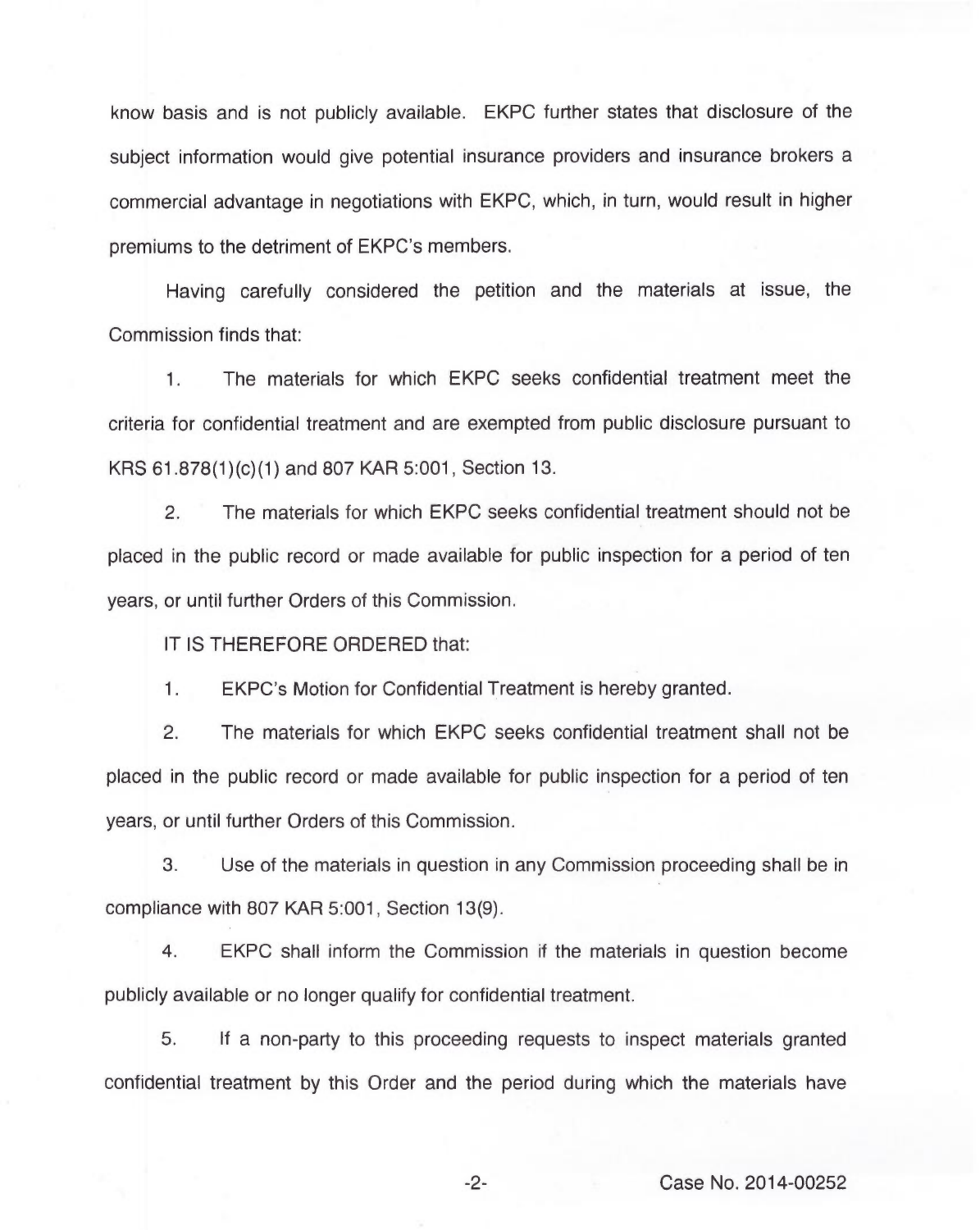been granted confidential treatment has not run, then EKPC shall have 20 days from receipt of written notice of the request to demonstrate that the materials still fall withi the exclusions from disclosure requirements established in KRS 61.878. If EKPC is unable to make such demonstration, the requested materials shall be made available for inspection. Otherwise, the Commission shall deny the request for inspection.

6. The Commission shall not make the requested materials available for inspection for 20 days following an Order finding that the materials no longer qualify for confidential treatment in order to allow EKPC to seek a remedy afforded by law

By the Commission

ENTERED MAR 2 7 2015 KENTUCKY PUBLIC ERVICE COMMISSION

**ATTEST** 

Executive Director